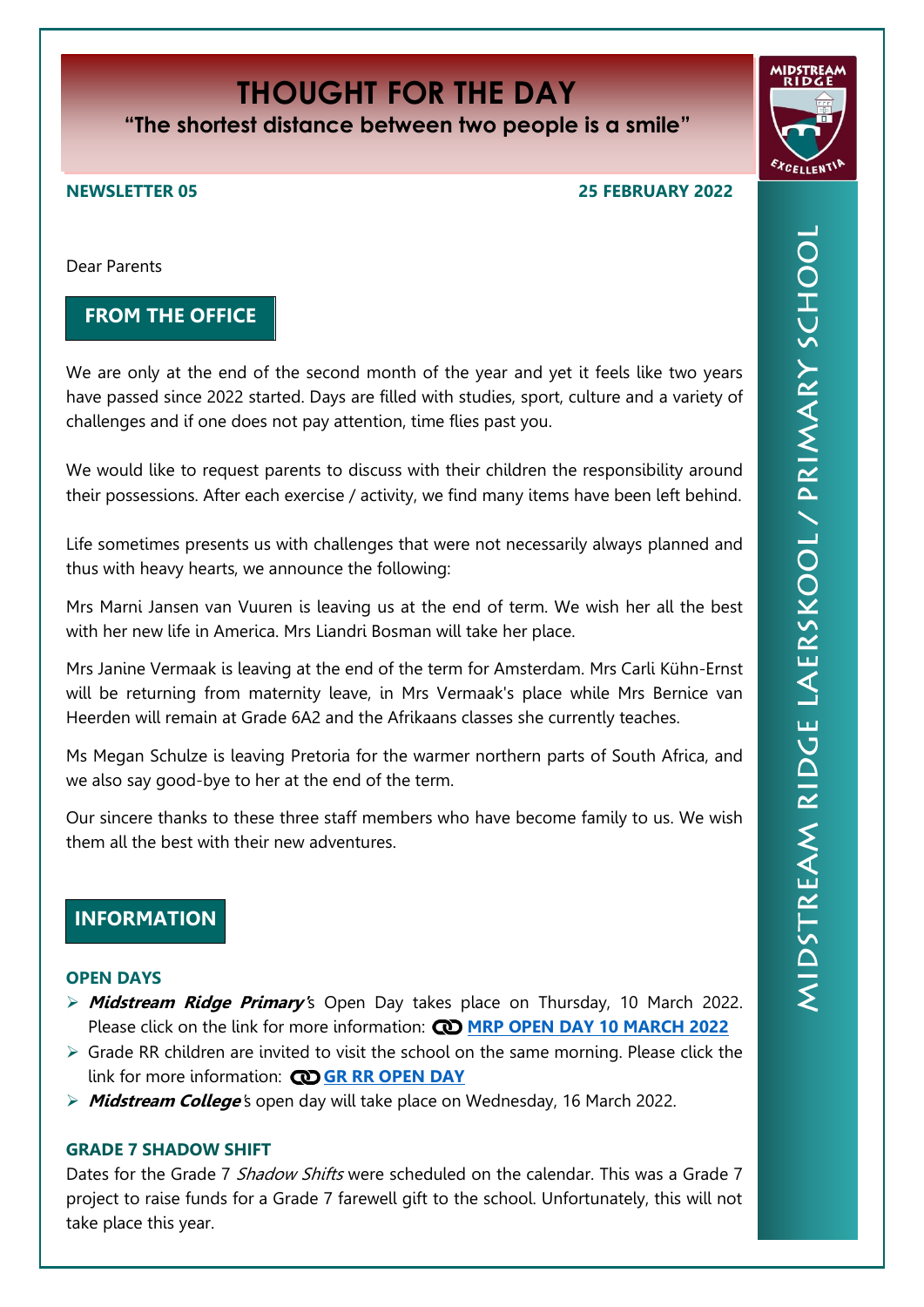#### **STORY EVENING**

**Story Evening** will take place on **Monday, 19 September 2022.**

### **RIDGE KLA**S**TORIE-AAND 2022**

Die **Ridge Kla**S**torie-aand** vind op **Dinsdag, 15 Maart 2022, 17:00-20:00** plaas. Die luisteraars kom in die saal bymekaar, geklee in 'n **AVONTUUR-UITRUSTING / AVONTUURHOED** met 'n "sitkussing", kombers en 'n **PIEKNIEKMANDJIE**. (**Geen teddiebere of speelgoed nie, asseblief**.) Daar sal 'n pouse wees waartydens leerders versnaperinge uit hul piekniekmandjie kan geniet.

**Let wel:** Dié aand is **SLEGS** vir graad 4 tot graad 7-leerders. Ons kan ongelukkig nie boeties en sussies akkommodeer nie. Die koste verbonde aan die aand beloop **R90-00 per leerder**. Die bedrag sal teen die einde van April 2022 van u rekening verhaal word.

Ons versoek u vriendelik om nie later as **Dinsdag**, **1 Maart 2022**, die skeurstrokie te voltooi en na u kind se **Afrikaanse onderwyser(es)** terug te stuur. Aangesien alle beplanning reeds voor die aand geskied, kan ons ongelukkig **geen laat inskrywings aanvaar nie**.

**Kontakpersoon: Me. T. Smith: [twanis@midstreamridgeprimary.co.za](mailto:twanis@midstreamridgeprimary.co.za)**

#### **TRUTH**

Please click on the link below for more information regarding the TRUTH Outreach for Term 1: **CO TRUTH - [FEED A CHILD](https://midstreamridgeprimary.co.za/wp-content/uploads/2022/02/FeedaChildEng2022.pdf)** 

# **UNIFORM SHOP HOLIDAY TRADING HOURS**

| Friday, 18 March 2022                               | $07:00 - 15:00$ |
|-----------------------------------------------------|-----------------|
| Saturday, 19 March 2022 to Wednesday, 30 March 2022 | Closed          |
| Thursday, 31 March 2022 & Friday, 1 April 2022      | $08:00 - 16:00$ |
| Monday, 4 April 2022                                | $08:00 - 17:00$ |
| From Tuesday, 5 April 2022                          | $07:00 - 17:00$ |
|                                                     |                 |

#### **YOUNG ENGINEERS**

Please click on the link for more information: **CO [YOUNG ENGINEERS](https://midstreamridgeprimary.co.za/wp-content/uploads/2022/02/YoungEngineers.pdf)** 

#### **RIDGE PRAYER GROUP**

Please click on the link for more information: **CO [PRAYER GROUP](https://midstreamridgeprimary.co.za/wp-content/uploads/2022/02/Prayergroup.pdf)** 

#### **AFTERCARE CENTRE**

Did you know that your child is sent from aftercare to their various activities on time?

#### **GRADE 1 APPLICATIONS FOR 2023**

We kindly request parents to submit Grade 1 applications for 2023 before the end of April 2022. Please note that the school has switched to an online application system. No hard copy or email applications will be accepted. Please click the following link below to reach the **Admissions** page in order to complete the application:<https://midstreamridgeprimary.co.za/admissions/>

For any enquiries, please contact Corrie Burger at [corrieb@midstreamcollege.co.za](mailto:corrieb@midstreamcollege.co.za) or telephonically on 012 940 9122.